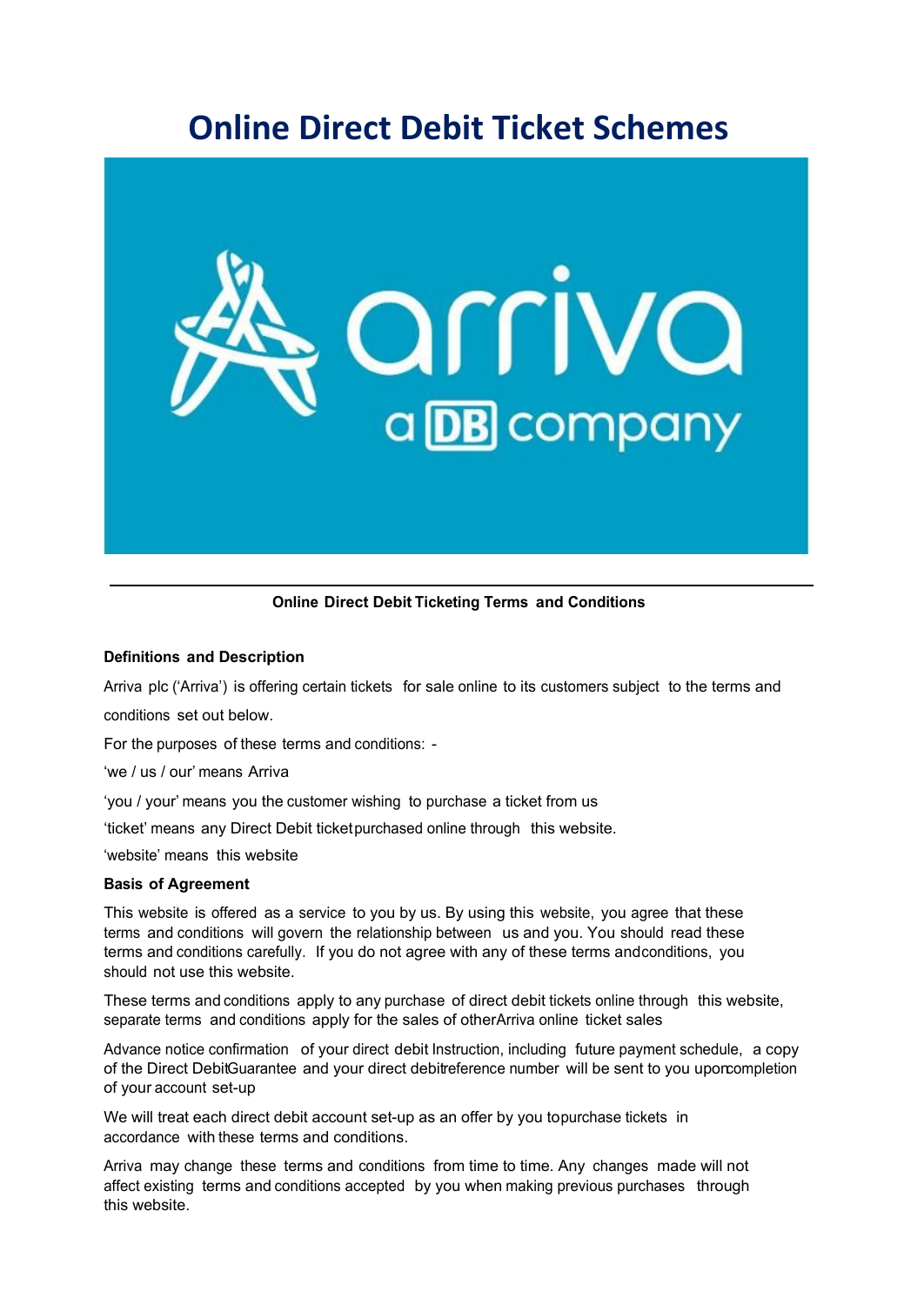## **Tickets**

Tickets sold through this website are valid ONLY for travel on Arriva busservices in zones and areas as specified by us and selected by you when you set-up your direct debit account.

Tickets remain our property and must be produced at any time during the journey when requested by any of our officials. The ticket must be shown to the driver when boarding the bus. It is your responsibility to ensure that you have a valid ticket if you wish to travel.

Passengers failing to produce a current valid ticket must pay the appropriate fare on boarding and refunds will not be given where passengers have failed to produce a valid ticket. If you fail to provide proof of student status where required, you must pay the standard adult fare applicable.

We reserve the right to reject any ticket which we reasonably believe to be invalid, out of date, used on a stolen phone, cancelled, or if the ticket is damaged, defaced or otherwise impaired.

Advance notice confirmation of your direct debit Instruction, including future payment schedule, copy of the Direct Debit Guarantee and your DD reference number will be sent to you upon completion of your account set-up.

Your ticket will ONLY be processed once we receive confirmation from our Direct Debit Bureau that your payment has been made. A new ticket will then be sent to you every month on a rolling basis bases while your direct debit payments remain active.

If you request an m-ticket, an annual ticket will be sent to the registered Arriva app on your phone. We reserve the right to cancel this ticket should any subsequent monthly payments fail.

Your payment will be collected on the  $1<sup>st</sup>$  or  $15<sup>th</sup>$  day of each month (dependent on date of your account application) Tickets are only valid for the dates or the period selected. Out of date and invalid tickets will be rejected. Tickets are not transferable, and do not confer any priority on the holder over other passengers.

If your direct debit payment date is the 1st of the month, your ticket is valid from the 12<sup>th</sup> day of that month and will expire at midnight on the  $11<sup>th</sup>$  day of the following month. If your direct debit payment date is the 15th of the month, your ticket is valid from the  $2\ddot{r}$  day of that month and will expire at midnight on the  $26<sup>th</sup>$  day of the following month.

Your payment will remain the same each month unless we notify otherwise.

#### **Delivery, Price and Payment**

Once purchased, tickets are sent at your request either directly to your home or your registered m ticket app. On receipt of your ticket, you must check that your ticket details are correct. If your ticket details are incorrect in any way, please contact us.

All postal tickets will be dispatched using the Royal Mail first class delivery service. If your ticket has not arrived three days before it's start date, then please email us at the address above.

It is the responsibility of the customer purchasing the ticket to ensure that a delivery address for service by post is secure and suitable for accepting deliveries.

In the cased of undelivered tickets, if you or we cannot recover the ticket or prove delivery, we will then consider an application for a duplicate ticket. We may ask you or others for information to allow us to determine delivery of the ticket. There is an administration charge when we issue a duplicate ticket.

Payment for tickets must be made via monthly Direct Debit. Please note, we do not store any credit or debit card details (please see the Data Security section below)

All monthly DD payments will remain subject to review in line with our current annual ticket prices at that time. Following such a review your monthly payments maybe subject to change and your direct debit will be adjusted accordingly. You will receive advance notice confirmation about any changes to your monthly payments.

The prices quoted on this website are in pounds sterling. If you choose to pay for your tickets using any other currency you may have to pay a further fee in respect of the exchange rate.

Please note that Arriva has appointed the BACS Approved Direct Debit Bureau, Eazy Collect Services Limited (www.eazycollect.co.uk), to collect these direct debit payments and Eazy Collect will be shown on your bank statement.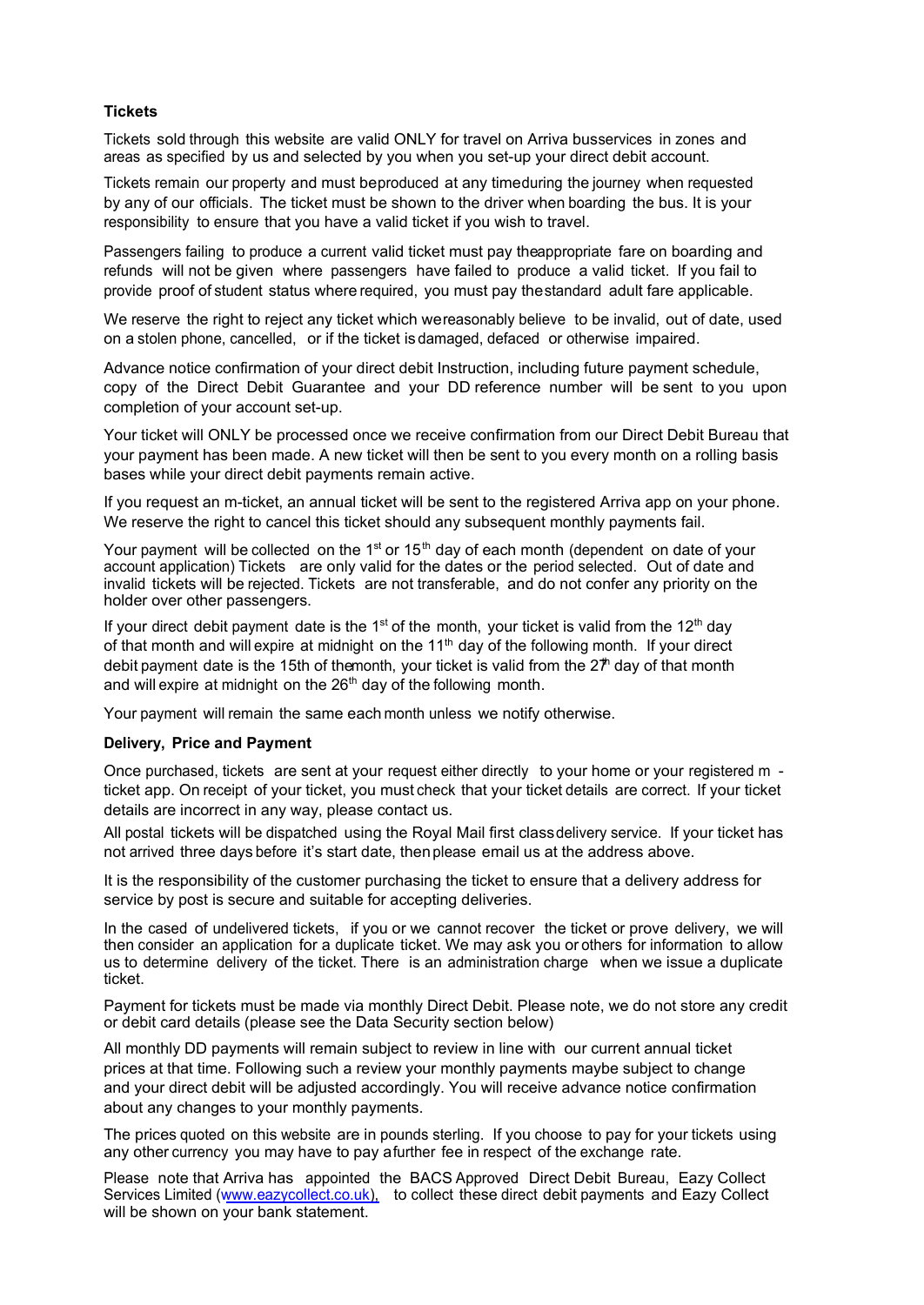#### **Cancellations and Refund Policy**

We reserve the right to cancel without notice or liability any tickets which we reasonably believe have been obtained in any fraudulent manner or if you fail to comply with these terms and conditions or our terms and conditions of carriage. In these circumstances we may also refuse to supply any further tickets.

We may amend these terms and conditions or cease to offer tickets for sale online at any time.

Your ticket will continue to rollover on a monthly basis until such time as you choose to stop your ticket. To stop your ticket, you must cancel your direct debit payment directly with your bank/building society. We will not accept responsibility for cancelling your direct debit.

If a monthly direct debit payment fails, your next ticket will not bedispatched. If a direct debit payment fails for two consecutive months, your account could be considered as expired, and any future tickets may also not be dispatched.

#### **Disclaimer**

We use reasonable endeavors to ensure that the data on this website is accurate and to correct any errors or omissions as soon as practicable after being notified of them. To the extent permitted by applicable law, we disclaim all warranties and representations (whether express or implied) as to the accuracy of any information contained on this website.

This website or any part of it may not becompatible with your browser or computer configuration and we make no warranty that it is. We make no warranty that your access to our website will be uninterrupted, timely or error free and we will not be responsible if we are unable to provide the website for whatever reason.

#### **Liability**

We will be responsible if something we do causes death or personal injury. We will also be responsible for damage to your property if the cause is our fault.

Other than the responsibility we have accepted as described above, we will not be responsible for any losses that you suffer whether in contract, tort or otherwise arising out of or in connection with this website, inability to access this website or any websites linked to this website.

## **Conditions of Carriage**

All travel undertaken using your ticket is subject to the Conditions of Carriage of Arriva which are available on this website at www.arrivabus.co.uk/conditions-of-carriage/

#### **Data Security**

We do not store your credit card or bank details.

Arriva will only use the information that we collect about you lawfully, in accordance with the Data Protection Act 2018 and the Privacy and Electronic Communications (EC Directive) Regulations 2003 (Amendment etc.) (EU Exit) Regulations 2019 ("data protection laws"). You confirm that you will only enter information about yourself and that such information is true.

The details which you provide about yourself and any other information which identifies you will only be used for operational purposes. Details will not be passed to any other parties.